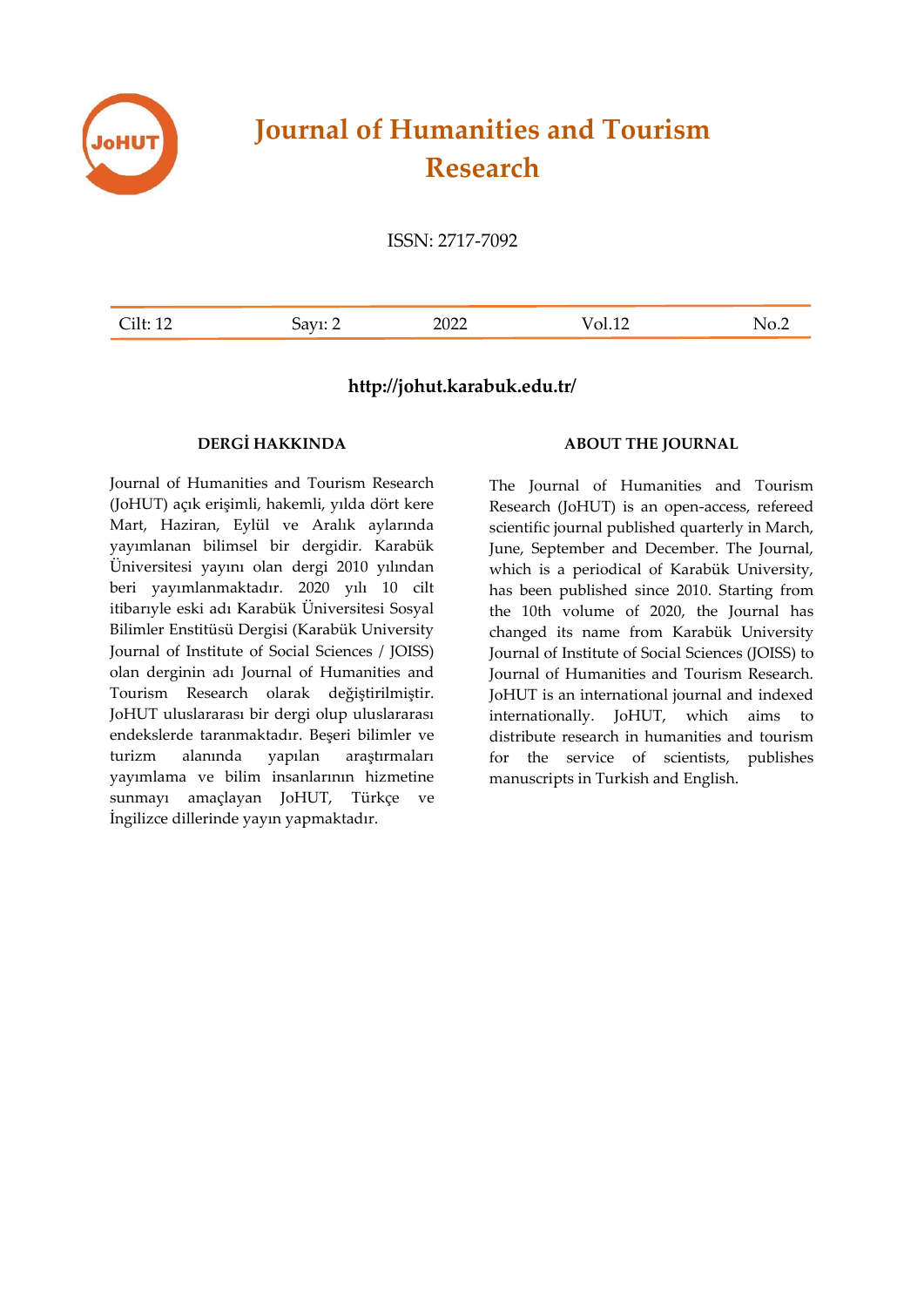#### **EDITOR**

Prof. Dr. Nuray TÜRKER nturker@karabuk.edu.tr

#### **EDİTÖR YARDIMCILARI / ASSOCIATE EDITORS**

Assoc. Prof. Dr. Cenk Murat KOÇOĞLU cmkocoglu@karabuk.edu.tr

Assoc. Prof. Dr. Önder DENIZ (Uşak University) onder.deniz@hotmail.com.tr

## **GÜZEL SANATLAR BÖLÜM EDİTÖRÜ / SECTION EDITOR OF FINE ARTS**

Dr. Muhammet BİLGEN mbilgen@kastamonu.edu.tr

#### **YAYIN KURULU / SCIENTIFIC COMMITTEE**

Prof. Dr. Faruk ALAEDDİNOĞLU (Van Yüzüncü Yıl University) Prof. Dr. Rainer M. CZICHON (Uşak University) Prof. Dr. Dilşen İnce ERDOĞAN (Aydın Adnan Menderes University) Prof. Dr. İzzet GÜMÜŞ (İstanbul Gelişim University) Prof. Dr. Ilze IVANOVA (University of Latvia/Latvia) Prof. Dr. Iveta KOVALCIKOVA (University of Presov/Slovakia) Prof. Dr. Karl KUNST (Vienna Institute for Archeological Science/Austria) Prof. Dr. Voon Chin PHUA (Gettysburg College/USA) Prof. Dr. Dirk WICKE (Goethe University/Germany) Assoc. Prof. Dr. Eka DEVIDZE (European University/Georgia) Dr. Maria PRODROMOU (European University/Cyprus)

### **DİL EDİTÖRÜ / LANGUAGE EDITOR**

Jesse E. SHIRCLIFF

#### **Printing Assistants**

Mehmet UÇAR - R.A İbrahim YILMAZ